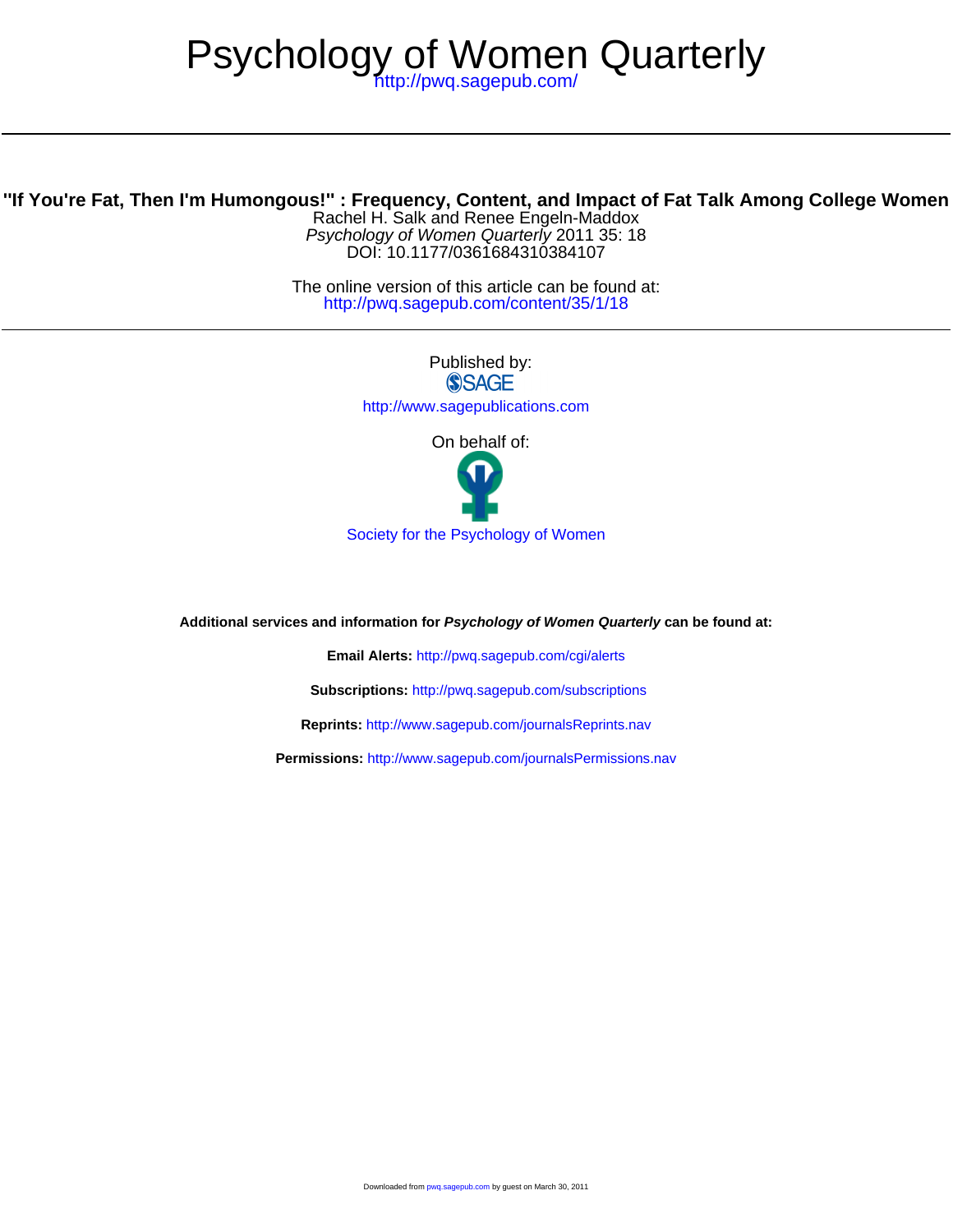# ''If You're Fat, Then I'm Humongous!'': Frequency, Content, and Impact of Fat Talk Among College Women

Psychology of Women Quarterly 35(1) 18-28 © The Author(s) 2011 Reprints and permission: sagepub.com/journalsPermissions.nav DOI: 10.1177/0361684310384107 http://pwq.sagepub.com



Rachel H. Salk<sup>1</sup> and Renee Engeln-Maddox<sup>1</sup>

#### Abstract

Fat talk (women speaking negatively about the size and shape of their bodies) is a phenomenon that both reflects and creates body dissatisfaction. Our study investigated the content, frequency, and impact of fat talk among college women. Participants (168 female students at a Midwestern U.S. university) completed online surveys containing fat talk-specific questions and measures of body dissatisfaction and thin-ideal internalization. Most participants reported engaging in fat talk with one third reporting frequent or very frequent fat talk. Evidence indicated a strong third-person effect wherein participants thought they engaged in fat talk less than other college women. Self-reported frequency of fat talk was associated with greater body dissatisfaction and internalization of the thin-ideal but not body mass index (BMI). Despite the association between fat talk and body dissatisfaction, over half of the participants reported that they believe fat talk makes them feel better about their bodies. The most common response to fat talk was denial that the friend was fat, most typically leading to a back-and-forth conversation where each of two healthy weight peers denies the other is fat while claiming to be fat themselves. Results are discussed in terms of the ways in which fat talk may act as an injunctive norm, reinforcing women's body-related distress.

#### Keywords

fat talk, body image, body image disturbances, physical appearance, interpersonal communication, conversation

Imagine the following exchange between two college women, neither of whom is overweight:

Friend 1: "Ugh, I feel so fat."

- Friend 2: "OMG [Oh my God]. Are you serious? You are NOT fat.''
- Friend 1: "Yes I am, look at my thighs."
- Friend 2: "Look at MY thighs."
- Friend 1: "Oh, come on. You're a stick."
- Friend 2: "So are you."

The dialogue above is how one of our participants anticipated a conversation would proceed after a friend complained to her about being fat. Although women's body dissatisfaction has been heavily researched for decades now, researchers have only recently begun to investigate a phenomenon known as fat talk (Nichter & Vuckovic, 1994). In general, fat talk is characterized by women (typically peers) engaging in mutual disparagement about the size and shape of their bodies. These types of conversations are instantly recognized by those who spend time with young women in Western cultures. Nonetheless, a number of important questions remain about the impact of such dialogues. The current study explored college women's fat talk, both qualitatively and quantitatively, to better elucidate the nature of this social phenomenon.

In Western cultures, women's dissatisfaction with the size and shape of their bodies is so common that it has been termed ''normative discontent'' (Rodin, Silberstein, & Striegel-Moore, 1985). Rodin and her colleagues (1985) used the term "normative" to refer to a *descriptive* norm (i.e., a norm that indicates how typical a given behavior or attitude is). However, in the case of women's body dissatisfaction, recent evidence (e.g., Britton, Martz, Bazzini, Curtin, & LeaShomb, 2006) points to the possibility that women's body dissatisfaction might be an injunctive norm as well. Women may express body dissatisfaction because they think others in their social group approve of this type of self-degradation. Thus, normative discontent might go beyond explaining how many women *do feel* to dictate how they should feel.

Nichter and Vuckovic (1994) coined the term ''fat talk'' to refer to adolescent girls speaking with each other about the size/shape of their bodies (typically in a negative manner). These weight- and appearance-focused conversations occur in various female social groups and at different ages. Even adolescent female athletes, who appear to have more positive

<sup>1</sup> Northwestern University, Evanston, IL, USA

#### Corresponding Author:

Rachel H. Salk, Department of Psychology, University of Wisconsin– Madison, 1202 West Johnson St., Madison, WI 53706, USA Email: rsalk@wisc.edu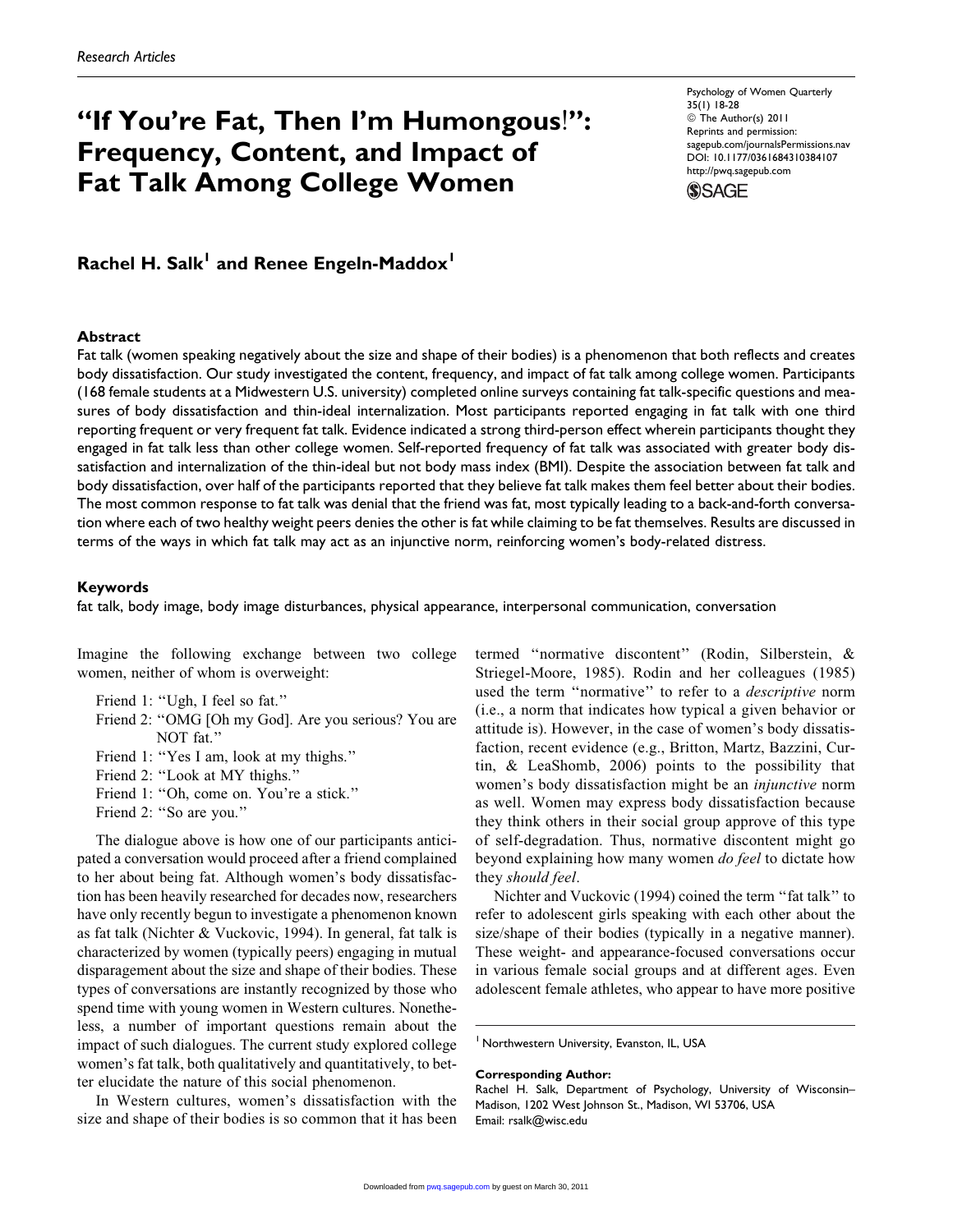body images, engage in fat talk (Smith & Ogle, 2006). Nichter (2000) argued that women might make negative comments about their bodies to fit in with their social group and to conform to perceived standards of behavior, consistent with the notion of normative body discontent operating as an injunctive norm. Peer-generated fat talk may play a role similar to media exposure by increasing awareness of and enforcing the thin body ideal (Grabe, Ward, & Hyde, 2008; Groesz, Levine, & Murnen, 2002; Levine & Murnen, 2009).

The psychological consequences of body dissatisfaction are numerous, including eating disordered behavior, decreased social self-esteem, and increased social anxiety (Cash & Fleming, 2002; Stice, 1994, 2002). The current study examines fat talk as a factor that may both reflect and create body dissatisfaction in college women.

## Fat Talk Research

The original work of Nichter and Vuvkovic (1994) on fat talk was primarily ethnographic and focused on middle school and high school girls (see also Nichter, 2000). Many of these findings came from the Teen Lifestyle Project, a longitudinal study that used interviews and focus groups to explore preadolescent and adolescent girls' beliefs and attitudes about body image. These researchers found that when a girl says, "I'm so fat," it is not merely an observation about her weight but also an idiom for distress. ''I'm fat'' may be used to describe a wide range of feelings (e.g., just having a bad day) and to illicit a variety of responses from peers. Nichter (2000) speculated that fat talk can be viewed as a plea for affirmation that one is not fat and a call for social support from peers. It can also be a request to confirm group solidarity. Additionally, some girls in their sample used fat talk before eating to provide an excuse or apology for indulging and to absolve themselves of guilt that often followed the consumption of high-calorie foods.

More recent empirical research on fat talk has focused predominantly on undergraduate students. Some fat talk studies have used vignettes to reveal attitudes toward fat talk in different contexts. In a study by Britton et al. (2006), undergraduates read vignettes about a female target engaging in a fat talk dialogue with other women. Participants were asked to choose which of three self-presentational responses (making negative comments about one's body, making positive comments about one's body, or saying nothing) was most likely for a woman described as responding to fat talk in a conversation with friends. Both male and female college students perceived a woman making negative comments about her body as most typical (compared to a woman making positive comments or not providing any information). Participants also reported that expressing body dissatisfaction would lead other women to like the target most, whereas expressing body acceptance would lead men to like her most.

and Bazzini (2009), female undergraduates read a fat talk dialogue and then rated how much they liked a woman in the conversation based on her responses to fat talk. Overall, college women liked this woman more when she spoke positively about her body. However, when asked to speculate about the feelings of others participating in the fat talk conversation, they predicted that the woman would be better liked when she conformed to the group's style of body talk. In other words, participants thought others would like the woman most when she talked about her own body in a manner consistent with the rest of the group (either positively or negatively). Although women may like women who do not fat talk, they acknowledge that social pressures can drive a woman to either engage in body disparagement or positive body talk, depending on what other group members are doing.

Other fat talk studies have used confederates to explore the impact of fat talk on listeners. Gapinski, Brownell, and LaFrance (2003) concluded that women's exposure to the social pressure to be thin (in the form of fat talk from a female confederate) resulted in increased body dissatisfaction. In this study, a thin, attractive confederate spoke with female participants about a neutral topic or talked negatively about her body. Women felt worse about their bodies after hearing the confederate talk negatively about her body, highlighting the potential for expression of fat talk by peers to negatively influence the listener's body esteem. Stice, Maxfield, and Wells (2003) investigated whether hearing fat talk (from a confederate) exacerbated the negative effects of self-objectification. Undergraduate women were randomly assigned to try on a swimsuit (high objectification) or sweater (low objectification) and to overhear a confederate make self-disparaging body comments or neutral comments. The fat talk manipulations had interactive effects. Exposure to fat talk was associated with a decrease in negative emotion for women in swimsuits but an increase in negative emotion for women in sweaters. The authors suggested that when women are already experiencing concern about their bodies, they may derive comfort from hearing another woman engage in fat talk.

Tucker, Martz, Curtin, and Bazzini (2007) illustrated a reciprocity effect between a confederate speaker and a woman listener, such that college women's public disclosure of their body image varied according to the confederate's style of fat talk. Participants interacted with a confederate who spoke in a positive, accepting, or negative manner about her own body. Listeners' reported ratings of their own body paralleled those of the speaker; however, participants' judgments of the likeability of the confederate did not vary across conditions. In sum, research on fat talk using confederates suggests that fat talk comments can increase body dissatisfaction among women who hear the fat talk. However, these effects vary according to context, even suggesting that fat talk comments may decrease dissatisfaction under certain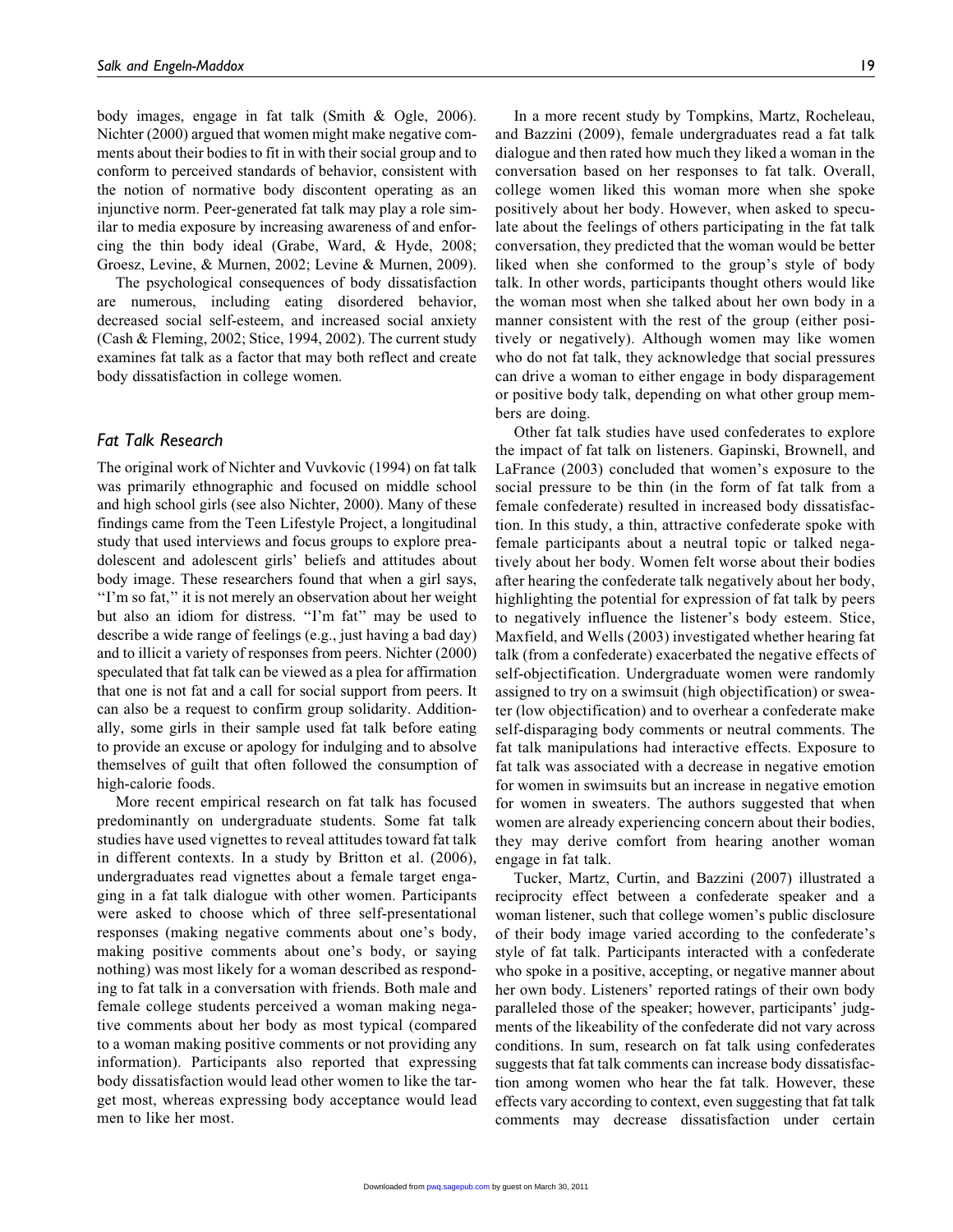circumstances (such as when women's body image is already threatened by wearing a bathing suit). We know of no studies to date that have examined how a woman's response to another woman's fat talk might influence these effects.

We know of only one study that has examined the content of fat talk; however, the researchers conceptualized fat talk quite differently from the original definition proposed by Nichter (2000). Ousley, Cordero, and White (2008) used items (which they defined as fat talk) that broadly assessed the frequency of undergraduates' discussions regarding a wide variety of eating, exercise, and body image issues. Nonetheless, the overall frequency of fat talk (as defined by these authors) was positively related to eating disordered behavior and body dissatisfaction.

## The Current Study

Empirical investigations of fat talk are accumulating. However, the current body of research on this topic leaves a number of key questions unexamined. In particular, we know little about the content of college women's fat talk conversations despite the fact that this group of women is at increased risk for eating disordered behaviors (Hudson, Hiripi, Pope, & Kessler, 2007). The current study was designed to explore how often college women engage in fat talk with friends, the content of a typical fat talk conversation between a pair of female college friends, and how the frequency and content of fat talk are associated with body image variables. Additionally, we explored the meaning of college women's expressions of fat talk, attitudes toward fat talk by others, and how they hoped others would respond to their own fat talk.

## Method

## **Participants**

Undergraduate women ( $N = 186$ ) ranging in age from 18 to 23 ( $M = 20.00$ ,  $SD = 0.99$ ) completed at least a portion of the survey (demographic statistics and body mass index [BMI] indicators include 152 women because this was the last section of the survey). Our sample was largely White (75%), with the remainder identifying as East Asian (8%), Latina  $(4\%)$ , Indian  $(3\%)$ , biracial  $(7\%)$ , and other  $(3\%)$ . Based on self-reported height and weight, women's body mass indices ranged from 15.98 to 29.66 ( $M = 21.86$ ,  $SD = 2.54$ ). According to the Centers for Disease Control and Prevention guidelines (2009), 7% were underweight, 84% were in the normal weight range, and 9% were overweight. No participants were obese. All but two participants attended a private, midsized university in the U.S. Midwest.

### Measures and Procedure

A brief e-mail recruiting participants for a study of ''conversations with female friends in college'' was sent to a variety of campus listserves and posted on college women's

Facebook pages with a link to the online survey. Participants could enter a raffle for one of four \$25 gift certificates as thanks for their participation. Open-ended questions preceded the quantitative measures of body dissatisfaction and thinideal internalization; demographic questions concluded the survey.

Fat talk dialogue. To assess the content of a typical fat talk conversation between two friends, participants were asked to write a script for a conversation between themselves and a specific friend. The initial prompt for the dialogue was imagining their friend had just said, ''Ugh, I feel so fat.'' The dialogue continued for a total of four responses for the participant and three responses for the friend. Most participants  $(n = 94, 56\%)$  completed all seven entries in the imagined dialogue, 8 finished the dialogue after six responses, 20 after five responses, 15 after four responses, 20 after three responses, 2 after two responses, 7 after one response, and 2 did not respond. After completing the script, participants were asked to indicate whether the friend with whom they imagined having the conversation was ''actually fat'' using a scale from 1 (no, she's very thin) to 4 (she's average weight) to 7 (yes, she's very overweight).

Frequency of and attitudes toward fat talk. Participants first read the following definition of fat talk (based on Nichter, 2000) to answer this series of questions: ''The phrase 'fat talk' is used to describe body-related talk that frequently occurs in peer groups. 'Fat talk' occurs when women express dissatisfaction with their bodies (e.g., feeling fat or expressing disappointment with a body part).'' Based on this definition, participants rated how commonly (a) they themselves and (b) groups of college women engage in fat talk when they are with their female friends on a scale ranging from 1 (it's extremely rare) to 5 (it's extremely common).

To assess participants' attitudes toward engaging in fat talk, they were instructed to ''Think about times when you and your friends engage in 'fat talk' together. Please select any of the following statements that capture YOUR reaction to engaging in this type of talk with your friends.'' We developed seven response options based on research by Nichter and colleagues (Nichter, 2000; Nichter & Vuckovic, 1994): ''It gives us a chance to support each other emotionally''; ''It makes us feel like a more tightly-knit group''; ''It helps me because others try to convince me I'm not fat''; ''It helps me to know that I'm not the only one who feels bad about my body''; ''It makes me feel worse about my body''; ''It makes me annoyed because girls/women shouldn't be so caught up with their body image''; ''It makes me annoyed because I feel like my friends just want me to tell them they're not fat''; ''Other''; and ''N/A. My friends and I never do this.'' Participants first marked all of the reactions they have to fat talk and then indicated their most common reaction from the same list. (The order of response options, except for the last one, was randomized.)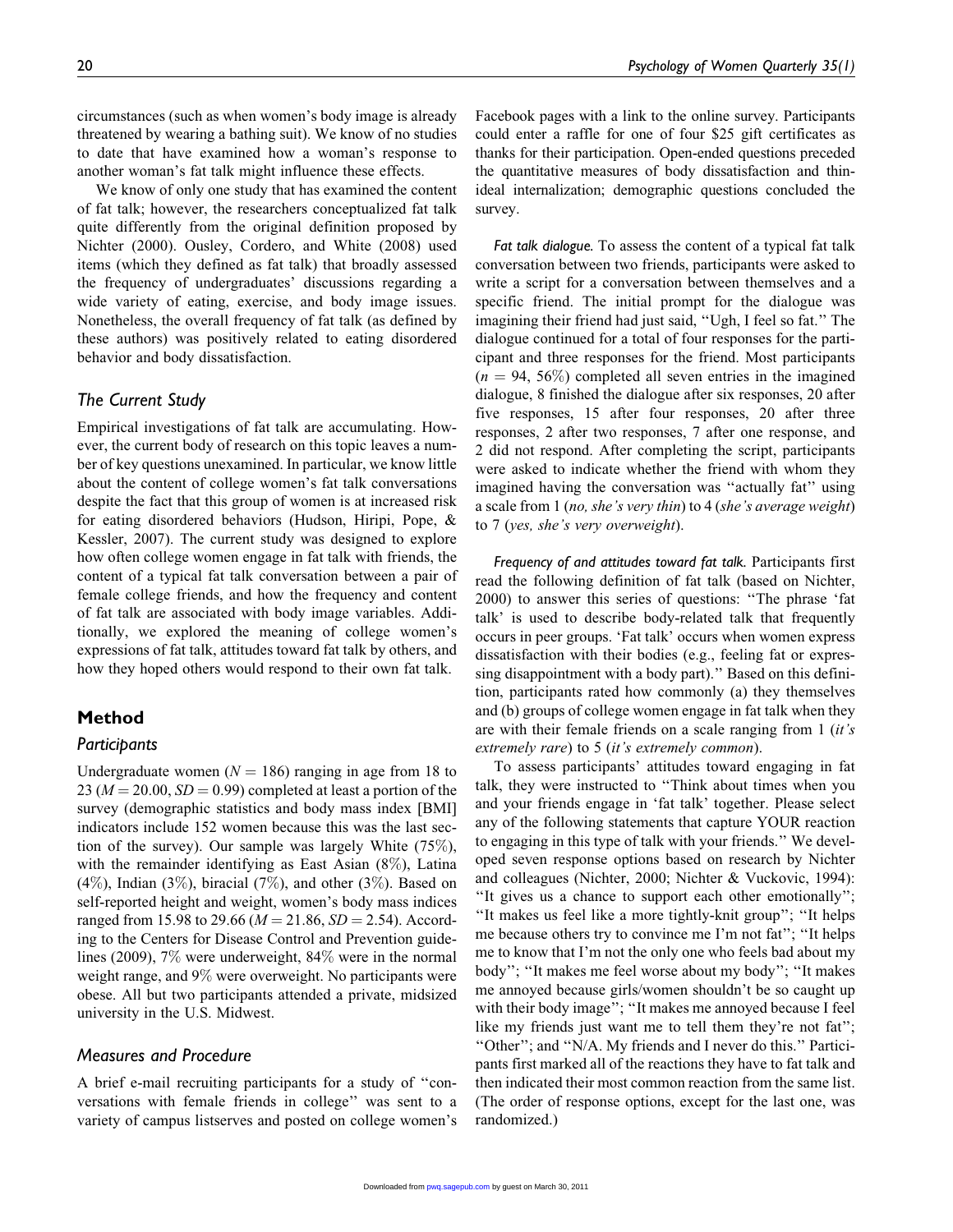The meaning of fat talk. Open-ended questions probed for a deeper understanding of what participants are trying to communicate when they engage in fat talk. Specifically, participants explained what it means when they tell a friend they "feel fat." Participants also described how they would want a friend to respond to them if they were to say to the friend, ''Ugh, I feel so fat.'' Participants completed the fat talk dialogue, fat talk questions, and open-ended questions before completing the body dissatisfaction and thin-ideal internalization measures described below.

Body dissatisfaction. The 9-item Body Dissatisfaction subscale of the Eating Disorders Inventory-2 (Garner, 1991) measured participants' dissatisfaction with the overall size and shape of specific regions of the body. Participants indicated how often they felt satisfied/unsatisfied with various body areas (e.g., ''I think that my thighs are too large'') on a scale ranging from 1 (always) to 6 (never). After reverse scoring the appropriate items, participants were assigned 0 points for each item to which they responded sometimes, rarely, or never; 1 point for often; 2 points for usually; and 3 points for always (following the scoring recommended by Garner, Olmstead, & Polivy, 1983, and Garner & Garfinkel, 1979), with high scores indicating greater dissatisfaction. Scores on the body dissatisfaction subscale correlated positively with weight and previously established measures of body dissatisfaction (Garner, 1991) as well as eating disorder symptoms (Spillane, Boerner, Anderson, & Smith, 2004), and they reliably distinguished patients with eating disorder diagnoses from comparison group participants (Garner et al., 1983). For college women, reported reliability coefficients for the body dissatisfaction subscale have ranged from .83 to .93 (Garner et al., 1983). Cronbach's alpha was .89 for our sample.

Thin-ideal internalization. The Sociocultural Attitudes Toward Appearance Questionnaire-3 (SATAQ-3; Thompson, Van Den Berg, Roehrig, Guarda, & Heinberg, 2004) is a 30-item scale measuring social influences on body image with four subscales. Only the internalization general subscale (9 items) was used in our study. This subscale measured general internalization of media influence with regard to body ideals (e.g., ''I would like my body to look like the models who appear in magazines''). Response options ranged from 1 (completely disagree) to 5 (completely agree). After reverse scoring the appropriate items, the responses to each relevant item were summed to create a subscale score. Scores on the internalization general scale were positively correlated with measures of body image disturbance, and respondents with eating disordered behavior scored higher on this subscale compared to controls (Thompson et al., 2004). Thompson et al. (2004) reported a Cronbach's alpha of .92 for the internalization general subscale. Another study of college women reported a reliability coefficient of .96 for this subscale (Engeln-Maddox & Miller, 2008). Cronbach's alpha was .92 for our sample.

## Frequency of Fat Talk

An overwhelming majority ( $n = 149, 93\%$ ) of women indicated they engaged in fat talk with their friends (based on the definition of fat talk provided above). Rating their own frequency of fat talk, the mean response was at the center of the 5-point scale ( $M = 2.98$ ,  $SD = 1.04$ ), and the distribution of scores was rather flat—with 29% indicating that they frequently engage in fat talk (rated 4 or 5), 35% responding at the midpoint, and 36% indicating they rarely engage in fat talk (rated 1 or 2). Turning to how common participants felt fat talk is among other college women, our results indicated a clear third-person effect with a significantly higher mean for other college women ( $M = 4.02$ ,  $SD = 0.79$ ) compared to self-ratings,  $t(145) = 13.48, p < .001, d = 2.24$ . The markedly skewed distribution of ratings was different as well, with fully 73% indicating frequent fat talk (rated 4 or 5) among college women in general and only 2% noting rare fat talk (2 on the response scale; no participants chose 1).

#### Fat Talk Frequency, BMI, and Body Image Variables

BMI was not significantly correlated with either how commonly participants reported engaging in fat talk,  $r(136)$  $= .02, p = .86$ , or how common they believed fat talk to be among other college women,  $r(149) = .07$ ,  $p = .42$ . Consistent with these findings, the mean BMI of 11 women who indicated they never participated in fat talk (7% of the sample;  $M = 21.52$ ,  $SD = 2.58$ ) was not significantly different from the mean BMI of the 140 women who indicated they did participate in fat talk ( $M = 21.88$ ,  $SD = 2.56$ ),  $t(149) = .45$ ,  $p = .66$ . In other words, there was no association between a woman's actual body size and how often she complained about her body size with peers. (Additional analyses assessing for a possible curvilinear relationship between the two variables were also nonsignificant.)

Body dissatisfaction was positively correlated with how commonly participants reported engaging in fat talk,  $r(141) = .41$ ,  $p < .001$ ; however, body dissatisfaction was not correlated with how common participants believed fat talk to be among other college women,  $r(159) = .12$ ,  $p = .15$ . Thinideal internalization was correlated with how commonly participants reported engaging in fat talk,  $r(141) = .44, p < .001,$ and, to a lesser extent, how common they believed fat talk to be among other college women,  $r(154) = .24$ ,  $p = .002$ .

Women's average rating of the body size of the friend with whom they imagined having the fat talk conversation fell at about the midpoint ( $M = 3.47$ ;  $SD = 1.11$ ), with 46% indicating that their friend was average weight (rated 4), 16% describing her as above average weight (rated 5 or 6 with no 7s), and 40% rating her as below average weight (rated 1, 2, or 3). In sum, when imagining which of their friends would complain to them about being overweight, fully 86% of participants described a friend who was not actually overweight.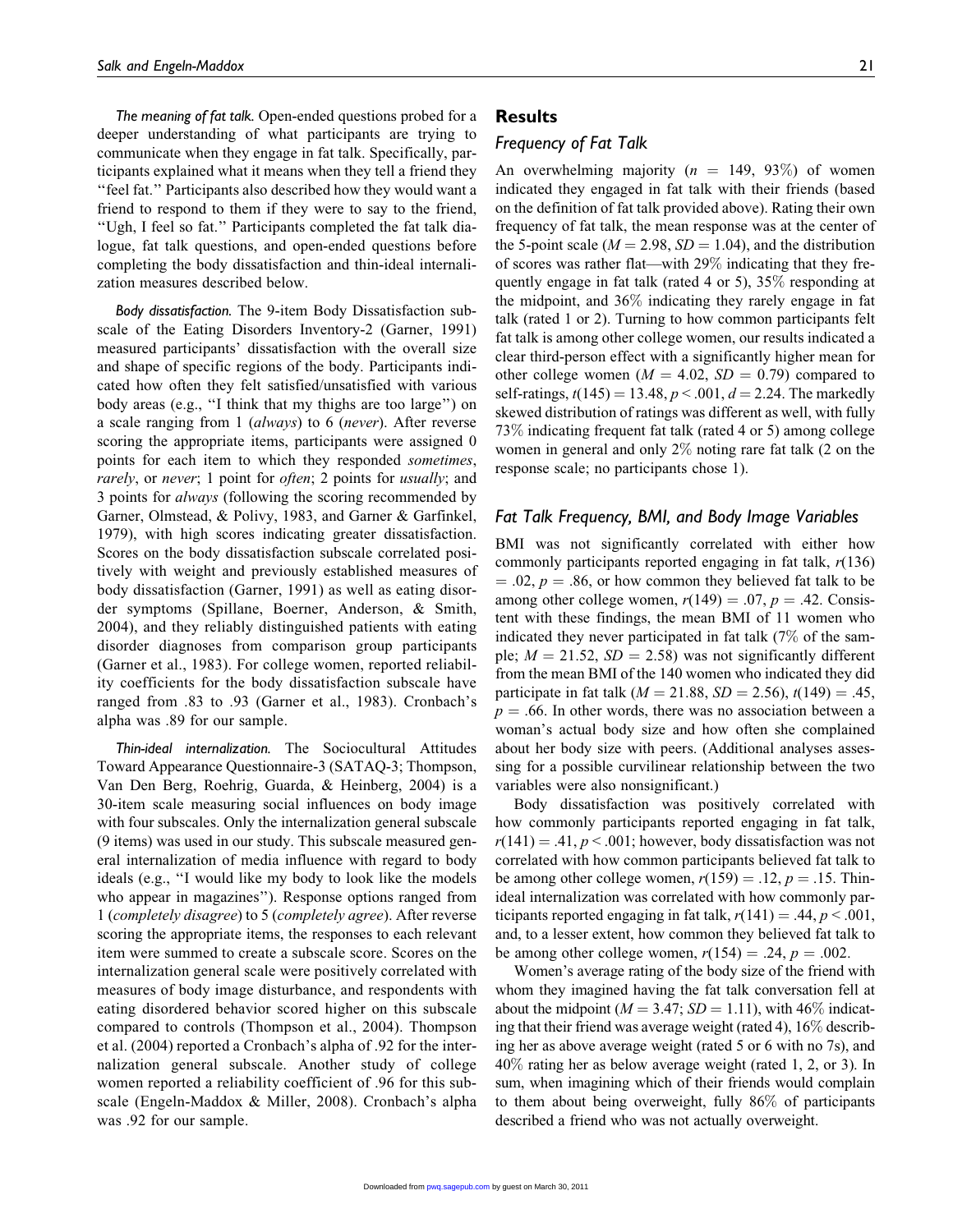| Theme                | Sample Responses                                                                                          | % of Initial Responses<br>to Fat Talk | % Mentioning<br>Theme |
|----------------------|-----------------------------------------------------------------------------------------------------------|---------------------------------------|-----------------------|
| Denial               | "Oh, come on, you are not fat at all!"                                                                    | 83                                    | 87                    |
|                      | "Yes, and so is Mary-Kate Olsen." (sarcasm)                                                               |                                       |                       |
|                      | "Stop it. You are not."                                                                                   |                                       |                       |
| Empathy              | "Yeah I have those days myself."                                                                          | $\overline{10}$                       | 26                    |
|                      | "I have those days. But don't worry about it!"                                                            |                                       |                       |
|                      | "I feel that way too sometimes."                                                                          |                                       |                       |
| Probing              | "Why do you feel fat?"                                                                                    | 4                                     | 8                     |
|                      | "Why do you say that?"                                                                                    |                                       |                       |
|                      | "Why do you think that?"                                                                                  |                                       |                       |
| Evidence             | "Yes I am, look at my thighs."                                                                            |                                       | 37                    |
|                      | "No, I don't fit in my jeans anymore."                                                                    |                                       |                       |
|                      | "No, my jeans are so tight."                                                                              |                                       |                       |
| Causes               | "Me too, I ate so much last night."                                                                       |                                       | 30                    |
|                      | "I've eaten so much lately and I hardly exercise."                                                        |                                       |                       |
|                      | "No, really I haven't been to the gym in eternity."                                                       |                                       |                       |
| Action together      | "Well do you want to go to the gym together? I'm not usually<br>motivated to do it by myself."            |                                       | 23                    |
|                      | "We should diet together!"                                                                                |                                       |                       |
|                      | "Do you want to go to the gym later? It makes me feel<br>better. Usually I feel ickiest when I don't go." |                                       |                       |
| I'm fat, you're not. | "If you are fat, what am I supposed to be? You are about<br>half my weight."                              |                                       | $\overline{13}$       |
|                      | "If you're fat, then I'm humongous."                                                                      |                                       |                       |
|                      | "Shut up. My thighs are definitely bigger than yours."                                                    |                                       |                       |

#### Table 1. Frequency of Responses in Fat Talk Dialogue

Note. For the first column of percentages (initial response), data were only coded into one category (4% of responses were uncodable). For the second column, the numbers indicate the percentage of participants for whom a comment in that category was present at any point during the conversation.

#### The Content of Fat Talk

To assess the content of women's fat talk, participants imagined that a friend said to them, ''Ugh, I feel so fat,'' and then wrote a script for how the conversation would likely continue. We analyzed these qualitative data in two ways. First, we explored initial responses to the ''I feel fat'' comment alone and then we considered the content of the conversation as a whole.

Two female research assistants read through the initial responses ( $N = 167$ ) to the "I feel fat" comment and independently generated a list of common themes. They then met to consolidate and refine their list of common themes, resulting in the identification of three types of responses: denial (with the participant explicitly denying that the friend is fat, including sarcastic responses), empathy (with the participant indicating that she also felt fat or that women in general often feel fat), and probing (with the participant questioning the friend as to why she felt fat). The two research assistants then independently placed each response into one of the three categories (if more than one of the themes was present, coders selected the most dominant theme). Only 4% of responses were uncodable, and inter-rater reliability was acceptable (kappa = .76,  $p < .001$ ). Instances where the two coders disagreed were resolved through discussion with a third researcher. By far, the most common response to a friend's fat talk was denial that the friend was fat (over 80% of responses). See Table 1 for examples of each type of response.

To determine whether women's initial response to their friend's fat talk was associated with internalization or body dissatisfaction, two ANCOVAs were conducted with initial response category as the independent variable and BMI entered as a covariate. Results indicated that neither body dissatisfaction,  $F(3, 140) = .29$ ,  $p = .75$ , nor internalization,  $F(3, 142) = .50, p = .61$ , was significantly associated with initial content of fat talk. The initial comment participants gave in response to their friends' complaining about being fat also had no association with the body size of the friend with whom they imagined having this conversation,  $F(2, 158) = 1.12, p = .33.$ 

The two coders also coded the entire content of the conversations (i.e., up to seven responses) to determine whether additional themes were present. For this round of coding, each conversation could be coded to include more than one theme. Once again, disagreement between coders was resolved by discussion with a third researcher. Inter-rater reliabilities (assessed by kappa) ranged from .85 to 1.00 for the seven categories. In addition to the three themes (denial, empathy, and probing) identified previously, fat talk conversations often included one of the speakers pointing to a specific type of evidence that supported the contention that she is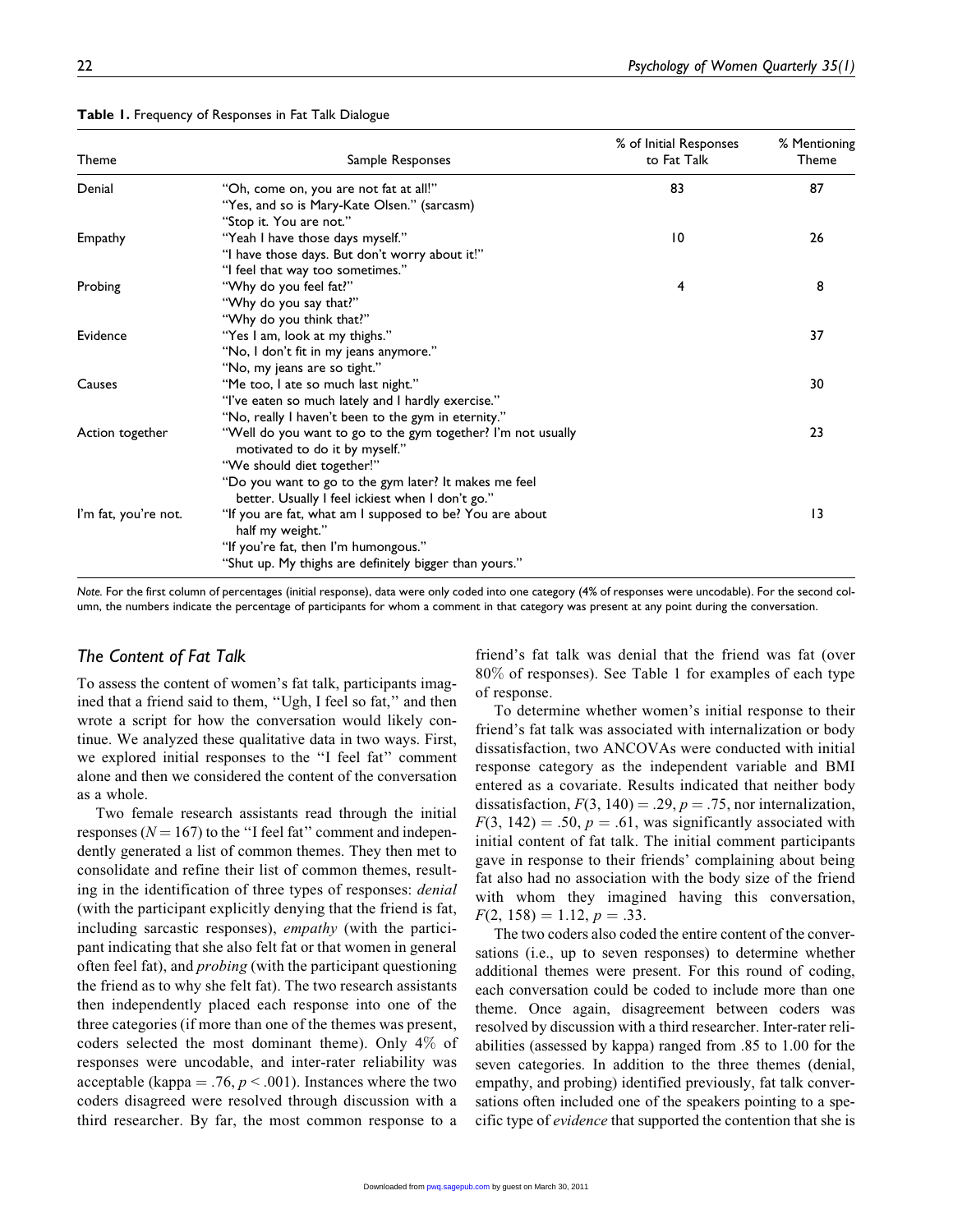| <b>Theme</b>             | Sample responses                                                                                                                                                                                                                                                                                                                                                                                                         | Frequency |
|--------------------------|--------------------------------------------------------------------------------------------------------------------------------------------------------------------------------------------------------------------------------------------------------------------------------------------------------------------------------------------------------------------------------------------------------------------------|-----------|
| State-level fatness      | "I'm feeling bad about my body today and don't know what to do."<br>"I probably mean that I feel like I just ate a lot." <sup>a</sup>                                                                                                                                                                                                                                                                                    |           |
|                          | "I am realistic about my body, but some days I feel fatter than others."                                                                                                                                                                                                                                                                                                                                                 |           |
| Unhealthy behavior       | "That I feel fat because I just ate a lot, or because I have my period, or because I've<br>been very lazy recently. Maybe I have actually gained a few pounds, but I know<br>that I can lose it again once I revert back to a more 'healthy' lifestyle (start<br>working out again, stop eating so many desserts, etc.)."                                                                                                | 24%       |
|                          | "It means I need to be more active. It means I feel lazy and lethargic and need to go<br>run or play tennis."                                                                                                                                                                                                                                                                                                            |           |
|                          | "When I am 'feeling fat' it means that I have not found the time to go the gym and am<br>therefore feeling sluggish."                                                                                                                                                                                                                                                                                                    |           |
| Reassurance              | "I think most of the time it is probably for a compliment or for reassurance. You<br>expect your friend to diffuse the negative thoughts when you bring them to light."<br>"Usually I say something along these lines when I need reassurance that I am, in fact,<br>not fat although I've felt unattractive lately for some reason."<br>"I'm self-conscious about my body and weight and I want reassurance that I look | 21%       |
|                          | skinny and beautiful to them."                                                                                                                                                                                                                                                                                                                                                                                           |           |
| Body dissatisfaction-not | "That I don't feel good about my body."                                                                                                                                                                                                                                                                                                                                                                                  | 20%       |
| specified                | "My unhappiness with my appearance."                                                                                                                                                                                                                                                                                                                                                                                     |           |
|                          | "That I am feeling bad about myself and my body."                                                                                                                                                                                                                                                                                                                                                                        |           |
| Evidence                 | "It means that I tried on something that used to fit and now it's too small. Especially<br>if pants are too tight around my stomach or in my thighs."<br>"This could mean I have actually put on a few pounds."<br>"I usually say it if I'm not happy with how clothes fit."                                                                                                                                             | 16%       |

Table 2. Frequency and Content of Participants' Explanations of the Meaning of Fat Talk

Note. The percentages indicate the proportion of participants for whom a comment in that category was present at any point during the open-ended meaning question.

<sup>a</sup>Some responses were double coded. For example, this response was coded as both "State-level fatness" and "Unhealthy behavior."

actually fat, discussing the *causes* contributing to her belief that she is fat, making specific plans for actions together with her friend to address their body dissatisfaction by exercising or dieting together, and disagreeing over whether she or her friend was actually fatter (I'm fat, you're not). Table 1 shows the frequency of, and representative responses for, each category.

#### The Meaning of Fat Talk

The two research assistants also coded answers to the openended question that asked participants what they mean when they say, ''Ugh, I feel so fat'' to their friends. After independently reviewing all of the data and generating themes that captured what participants claimed they mean when they complain of feeling fat, the coders again consolidated their lists of themes. This consolidation resulted in five themes for the meaning of fat talk question: feelings of state-level fatness (responses indicating the participant felt bloated or lacked general self-confidence or specific body confidence either today or recently), unhealthy behavior (entries indicating the participant felt fat because she had not gone to the gym or had been eating poorly recently), reassurance (replies indicating the participant wants others to reassure her she is not actually fat), body dissatisfaction—not specified (statements of body dissatisfaction that were not qualified with a

time frame), and evidence (responses in which the participant discussed specific, concrete evidence that her body size is unacceptable). Unfortunately, we were unable to determine whether the nonspecified body dissatisfaction comments were referring to chronic body dissatisfaction or if they might be expressions of state dissatisfaction that simply were not specified as such. For example, if a woman wrote, ''It means I feel fat,'' we could not be certain whether she meant that it means she feels fat in general or at that moment.

The two initial coders used the prior strategy to code the entire content of the meaning code (i.e., they examined whether each of the five codes was present or absent across each woman's complete response). Responses were coded multiple times if they fit more than one category. Inter-rater reliability estimates ranged from kappa  $= .75$  to .88. See Table 2 for frequencies and for sample responses for each meaning code.

There is one noteworthy distinction between content and meaning codes worth elaboration. Although the category called reassurance sounds somewhat similar to the content theme of denial, when women were asked about what they mean when they complain to a peer about their bodies, participants indicated that they wanted more than simple denial (which can seem dismissive of real concerns). Rather, they wanted the friend to offer genuine confirmation that they were not fat, frequently using the word reassurance.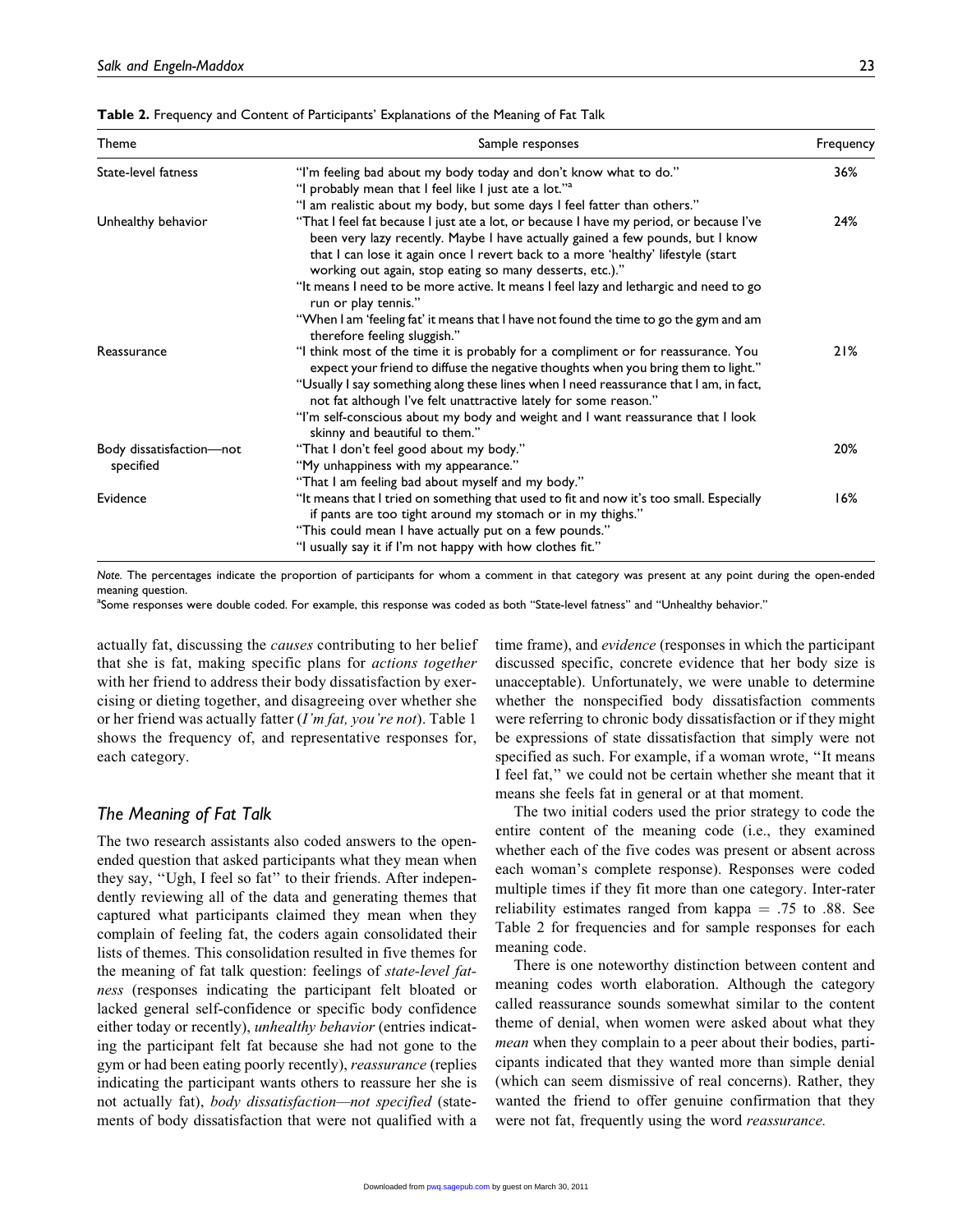| Theme             | Sample responses                                                                                                                                                                                                                    | Frequency |
|-------------------|-------------------------------------------------------------------------------------------------------------------------------------------------------------------------------------------------------------------------------------|-----------|
| Denial            | "[I would want my friends to respond] the way they do—mostly with disbelieving<br>looks and, 'That's ridiculous!""                                                                                                                  |           |
|                   | "You don't look fat!"                                                                                                                                                                                                               |           |
|                   | "Shut up! No you're not! You look great!"                                                                                                                                                                                           |           |
| Direct compliment | "You're one of the prettiest girls in our group."                                                                                                                                                                                   | 27%       |
|                   | "Come on, you look fantastic!"                                                                                                                                                                                                      |           |
|                   | "You are skinny, you look great!"                                                                                                                                                                                                   |           |
| Desire strategies | "You don't look it girl! But let's hit up the gym anyway. Gotta love those<br>endorphins!" <sup>a</sup>                                                                                                                             | 15%       |
|                   | "I would want them to be honest with me, or push me to do harder/more frequent<br>workouts."                                                                                                                                        |           |
|                   | "I would want my friend to be nice, but also honest. If he/she had any helpful tips on<br>working out, eating better or living a healthier lifestyle, I would appreciate any<br>such advice."                                       |           |
| Emotional support | "The worst is when someone says, 'Oh, no you're not' and then blows it off. I'd<br>either want to be seriously affirmed and built up by my friend or encouraged that<br>if I wanted to do something to lose weight, she'd help me." | 14%       |
|                   | "[I would want her to] focus on the good parts of me, even if it's my personality or<br>that I have clear skin or something."                                                                                                       |           |
|                   | "Maybe ask me why I think that. Help me to figure out a way that I can feel better<br>about myself."                                                                                                                                |           |

Table 3. Participants' Desired Response When They Initiate Fat Talk With a Friend

Note. The percentages indicate the proportion of participants for whom a comment in that category was present at any point during the open-ended desired response question.

<sup>a</sup>Some responses were double coded. For example, this response was coded as both "Desire strategies" and "Denial."

We ran analyses of covariance (ANCOVAs) for each of the five meaning categories to explore whether generating a specific meaning response was associated with either body dissatisfaction or internalization, including BMI as a covariate. Only one significant finding emerged: Participants who indicated that when they engage in fat talk they mean it as an expression of body dissatisfaction (not specified as state-level) had higher self-reported body dissatisfaction scores  $(M = 11.81, SD = 34.09)$  than those who did not generate a response in this category ( $M = 7.69$ ,  $SD = 26.75$ ),  $F(1, 146)$  $= 13.92, p = .001, \eta_p^2 = .07.$ 

### Desired Responses to Fat Talk

Participants were asked how they would like a friend to respond to them when the participant initiates fat talk by complaining about her body size. Using the same coding strategy described above, coders identified four common themes for participants' desired response to fat talk: denial (the participant wants explicit denial that she is fat), direct compliment (the participant wants her friend to tell her that she is thin/ pretty), desire strategies (the participant wants advice about strategies to be healthier or lose weight), and emotional support (the participant wants her friend to provide emotional support to assist her in coping with the distress associated with her body dissatisfaction). Both coders reviewed all responses to determine whether any of the four categories were present, again allowing multiple codes for each response. Kappas for inter-rater reliability ranged from .86 to 1.00. See Table 3 for frequencies and sample responses for each code.

Based on a series of ANOVAs (for BMI) and ANCOVAs (for other variables, when controlling for BMI), none of these responses were associated with body dissatisfaction, internalization, or BMI. In other words, although women vary in terms of what they hope to hear in response to their own fat talk, these desired responses were not related to their BMI or to the body image variables.

## Attitudes Toward Fat Talk

Participants marked all of the reactions they have to engaging in fat talk from a checklist of seven possibilities and then indicated their most common reaction from the same list. Table 4 shows these percentages for their multiple choices and for their single most typical response. For the multiple responses, all options were marked by 20% or more of participants, and only one woman reported that she does not engage in fat talk.

Women's choices for their most typical response indicated a mix of positive and negative reactions to fat talk. The most commonly chosen reaction indicated that women often believe fat talk can relieve the distress associated with body dissatisfaction. The second and third most common reactions were negative in valence, revealing annoyance either at the pervasiveness of body image concerns among women or at feeling manipulated to affirm their friend's body image. Despite the significant association between frequency of fat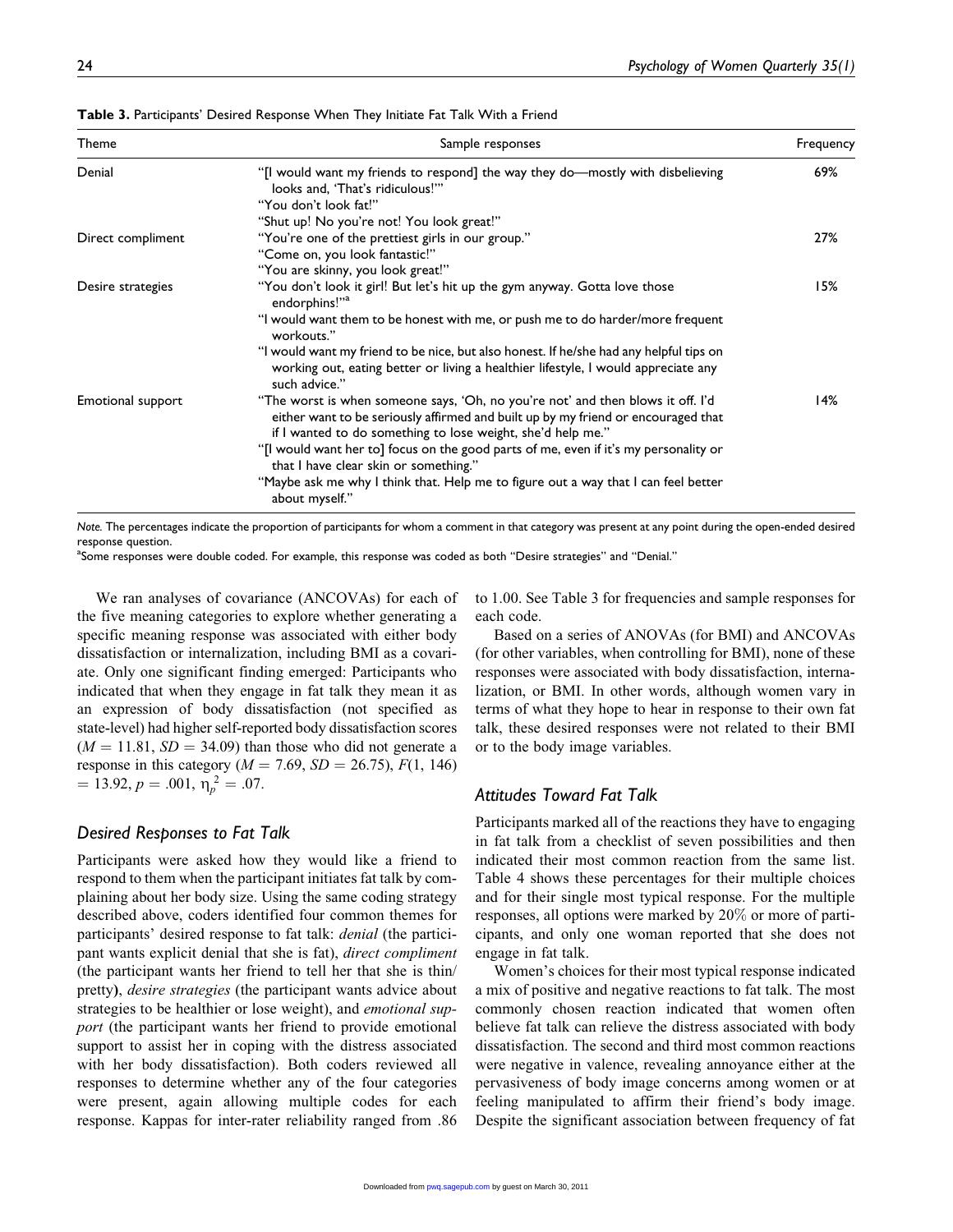| Reaction                                                                                            | Possible <sup>a</sup> | Typical <sup>b</sup> |
|-----------------------------------------------------------------------------------------------------|-----------------------|----------------------|
| It helps to know that I'm not the only<br>one who feels bad about my body.                          | 60%                   | 29% ( $n = 44$ )     |
| It makes me annoyed because I feel<br>like my friends just want me to tell<br>them they're not fat. | 47%                   | 18% (n = 26)         |
| It makes me annoyed because girls/<br>women shouldn't be so caught up<br>with their body image.     | 49%                   | 16% (n = 25)         |
| It makes me feel worse about my<br>body.                                                            | 34%                   | 12% ( $n = 20$ )     |
| It gives us a chance to support each<br>other emotionally.                                          | 41%                   | 9% ( $n = 15$ )      |
| It helps me because others try to<br>convince me I'm not fat.                                       | 34%                   | 6% ( $n = 9$ )       |
| It makes us feel like a more<br>tightly-knit group.                                                 | 20%                   | 0% ( $n = 0$ )       |
| N/A. My friends and I never do this.                                                                | 1%                    | $1\%$ (n = 1)        |

<sup>a</sup>Women indicated all the attitudes they might have to fat talk.

<sup>b</sup>Women indicated their most typical response to fat talk. Numbers do not add to 100% because 8% of participants ( $n = 11$ ) checked "Other" as their most typical response.

talk and body dissatisfaction noted previously, only a small percentage indicated that fat talk most commonly makes them "feel worse" about their own body.

We conducted an ANOVA with the six different *most* common reactions participants endorsed (this analysis did not include the ''Other'' or ''N/A'' categories) on participants' BMIs. Results indicated an overall main effect of reaction,  $F(5, 133) = 3.68$ ,  $p = .004$ ,  $\eta_p^2 = .12$ . Post hoc Tukey's tests ( $p = .001$ ) revealed that women who indicated that fat talk most commonly made them feel worse about their bodies ( $M = 23.55$ ,  $SD = 3.01$ ) were heavier than women who most typically felt annoyed by fat talk because they feel manipulated to tell other women that they are thin  $(M =$ 20.58,  $SD = 2.01$ ). All other comparisons were not significantly different.

## **Discussion**

Nearly all college women reported that they engage in fat talk with friends and almost one third of these women described their fat talk as frequent or very frequent. Interestingly, the women thought that groups of other female college friends engaged in fat talk much more frequently (an effect size of over two standard deviations) than they do in their own group of friends. These results are consistent with past research that describes fat talk among college women as a normative phenomenon (Britton et al., 2006; Tompkins et al., 2009). Also consistent with viewing fat talk as a social norm for women, results indicated that thin-ideal internalization was correlated with both self-reported frequency of fat talk and how often participants thought other women engaged in fat talk. In other words, the more women endorse the notion that the ideal

female body is very thin, the more they share and reinforce these beliefs in social interactions.

Consistent with the findings of Ousley et al. (2008), body dissatisfaction was positively correlated with how frequently women reported engaging in fat talk. The causal direction of this relationship is unclear and it could easily be interpreted in either direction. Complaining about one's body with peers may increase body dissatisfaction, or body dissatisfaction may lead to fat talk, perhaps in attempts to relieve the distress it causes (see below). It is also easy to imagine a bidirectional relationship between these two variables. The more body dissatisfied a woman feels, the more she shares these feelings with peers; the more peers emphasize the desirability of the thin-ideal in their conversations, the more body dissatisfaction they create in each other. Longitudinal, quantitative research could help to clarify the nature of this association.

After studying fat talk among preadolescent and adolescent girls, Nichter (2000) described fat talk as something that occurs almost exclusively among girls who are not actually overweight. The self-reports of college women in our sample are somewhat consistent with this prior finding. Although results indicated no relationship between participants' BMIs and how often they engaged in fat talk with friends, approximately 90% of our sample fell into the normal or underweight BMI range. The majority of participants imagined that the friend who said ''Ugh, I feel so fat'' was average or below weight, lending credence to the notion that fat talk is generally not associated with actually being overweight. Given the stigma associated with being overweight (Carr & Friedman, 2005; Puhl & Brownell, 2006), it seems unlikely that an overweight woman would want to draw attention to her body size. However, when a woman is not actually overweight, complaining about being fat can reasonably be expected to lead to reassurance from peers that she is not fat.

Consistent with this interpretation, participants' most common response to a friend who engaged in fat talk was the participant attempting to convince the friend that she was not fat. Additionally, the majority of participants indicated that they would want their friends to respond to their own fat talk by denying that they were fat or complimenting their appearance. (Although, interestingly, several women in our sample remarked in open-ended comments that they do not believe their friends when the friends tell them that they are not fat.) Even though women might engage in fat talk to receive compliments about their bodies, women feeling good about receiving appearance compliments is associated with increased body dissatisfaction and body surveillance (Calogero, Herbozo, & Thompson, 2009).

Despite this apparent contradiction (i.e., normal or underweight women complaining about being fat), few participants indicated they would respond to their friend's complaint by probing (e.g., trying to understand why the friend felt she was fat). Thus, a picture emerges in which the tendency of normal-weight women to complain to peers about their weight is so common that it does not require further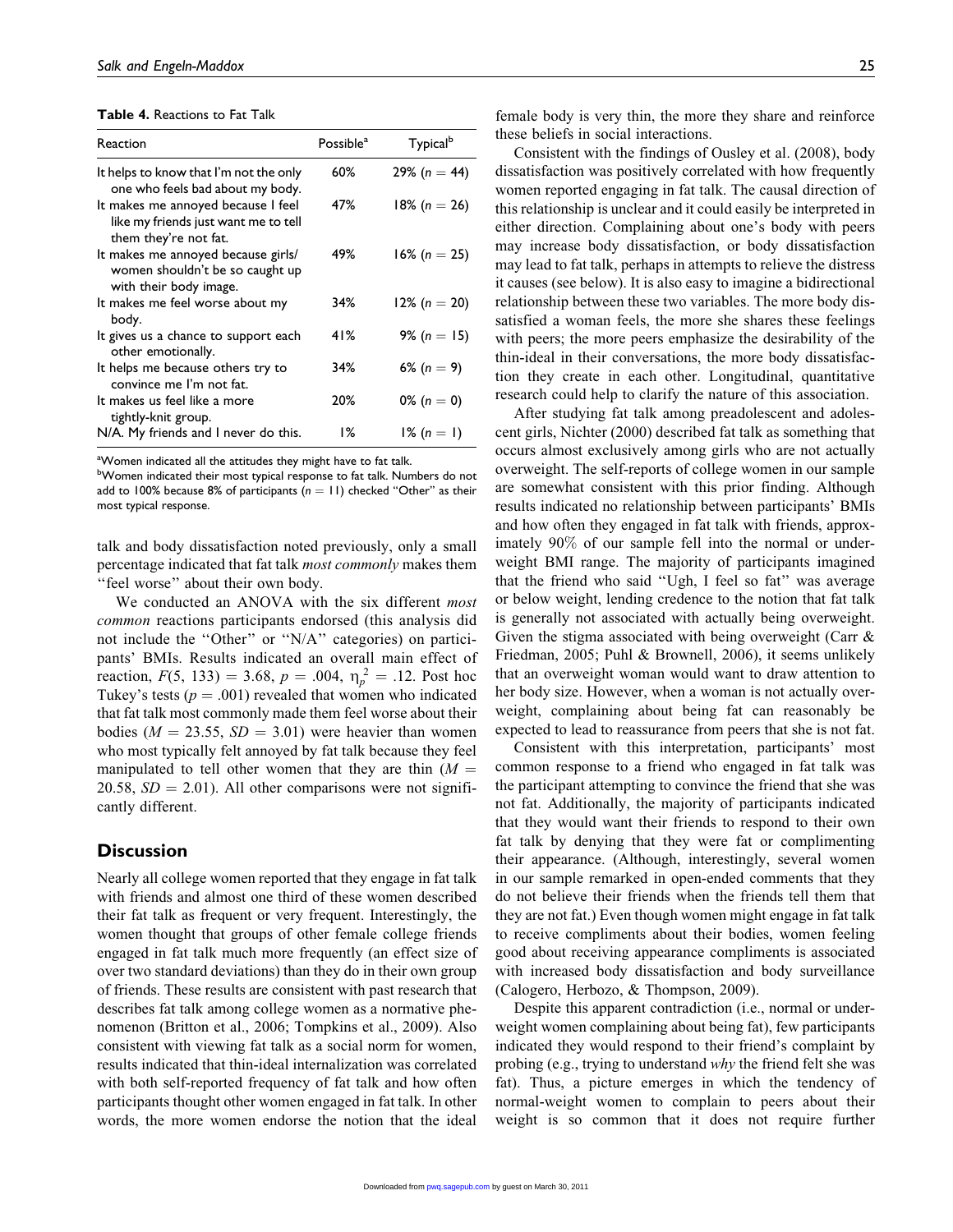explication. What may seem like a paradox on the surface is not interpreted by college women as perplexing or in need of explanation.

These qualitative data suggest that the predictable backand-forth argument between two women where each denies that the other is fat was the most typical content of fat talk conversations. However, an additional, somewhat surprising theme emerged. Nearly a quarter of participants indicated that fat talk discussions would lead to plans between the two friends to support each other with a specific weight loss strategy (e.g., going to the gym together or planning a diet together). How often the participants actually followthrough with such plans is difficult to determine, although Nichter (2000) argued that girls in her sample were much more likely to talk about dieting or exercising together than to actually do so. Making such plans may simply be a way to temporarily assuage weight-related guilt (consistent with participants' reports that they frequently fat talk because they feel guilty regarding recent unhealthy behaviors) or a way to relieve distress over one's body size by imagining activities that could lead to weight loss. Discussing specific weightloss strategies emphasizes that fat talk dialogues focus on aspects of one's body that are perceived as controllable through diet and exercise. Although women may have other body-related concerns such as acne, body hair, or breast size, these concerns are unlikely to result in struggles involving discipline, guilt, and self-control that characterize weightrelated concerns. Instead, these other types of body concerns may lead a woman to seek out services such as dermatology, hair removal, or plastic surgery.

Findings regarding what the college women in this study said they *mean* when they complain about being fat were consistent with the above interpretations. Although little evidence emerged that fat talk is an idiom for *general* distress (Nichter, 2000), participants did indicate that fat talk was primarily a means through which they could express bodyrelated distress.

Sometimes the distress expressed by participants was in the form of generic body dissatisfaction, but often it was in the form of what we termed ''state-level fatness.'' Statelevel fatness refers to women specifically acknowledging that their feeling of being overweight is temporary. For example, a woman may complain of feeling fat that day or of feeling unusually bloated. In open-ended comments, nearly 10% of participants made a point (unprompted) to indicate that they know they are not really fat. The finding that fat talk is often an expression of temporary feelings of fatness helps to explain why it is so common for women who do not believe they are fat (and are not actually fat) to complain to other women about being fat. Even if they experience the feeling of being fat as transitory (i.e., a state), the feeling is distressing, so women often turn to peers to help relieve this distress.

Women's self-reported reactions to fat talk were both positive and negative. The most common reaction to fat talk was the feeling that it can help a woman know that she is not the only one who feels badly about her body. Although social support and empathy are usually viewed as psychologically healthy constructs, constant reminders that one's normalweight or underweight friends also feel fat may not be helpful in the long run. Such fat talk simply serves to reinforce the thin body ideal and the notion that disliking one's body is normative for women. Women come to expect this type of talk from their peers and likely feel pressured to engage in it (e.g., Britton et al., 2006; Tompkins et al., 2009).

Some participants reported negative reactions to fat talk, indicating that fat talk annoys them either because they think women should not be so caught up with their body image or because they think their friends just want to hear that they are not fat (which is a reasonable assumption, given the above results). Although body dissatisfaction was correlated with frequency of fat talk, only a small percentage of women indicated that fat talk made them feel worse about their bodies. A concern is that what seems like a useful coping mechanism to many women may actually be exacerbating body image disturbance. This outcome is especially likely, given the tendency of already thin women to complain about being fat. When another woman hears this lament, she may wonder (as one of our participants put it), ''If you're fat, then what am I?''

The suggestion that women may feel pressure to engage in fat talk because they believe all their peers are doing so is consistent with research on college alcohol use. College students erroneously believe the majority of their fellow students are drinking (see Perkins, 2002, for a review). A third-person effect is also found with respect to college student drinking habits, such that college students think that, compared to their own attitudes and behaviors, their peers are more permissive in personal drinking, drink more frequently, and drink more heavily (Perkins, 2002). Students' inflated perceptions of drinking norms facilitate alcohol misuse. Similarly, college women's exaggerated perceptions of fat talk norms might lead to increased fat talk and increased body dissatisfaction (based on the link between these two constructs described above). Conceptualizing fat talk in this way could point toward the design of interventions consistent with the social norm approach used in prevention programs targeting alcohol abuse. Communicating actual levels of student alcohol use has been shown to be an effective intervention to reduce alcohol misuse (Perkins, 2002). Perhaps, if American women were not so inclined to believe that all of their peers are frequently engaging in fat talk, they might do less of it themselves.

There are several limitations to the current study. First, the self-report frequency measure used in this study cannot be translated into an actual estimated frequency of engaging in fat talk (e.g., a specific number of times per day or week). However, because women are unlikely to be able to accurately estimate the specific number of fat talk conversations they have per day (or week, etc.), a general sense of how common the behavior is may be the most valid way to assess this construct. The majority of participants in this study were in the normal or underweight BMI range, making it difficult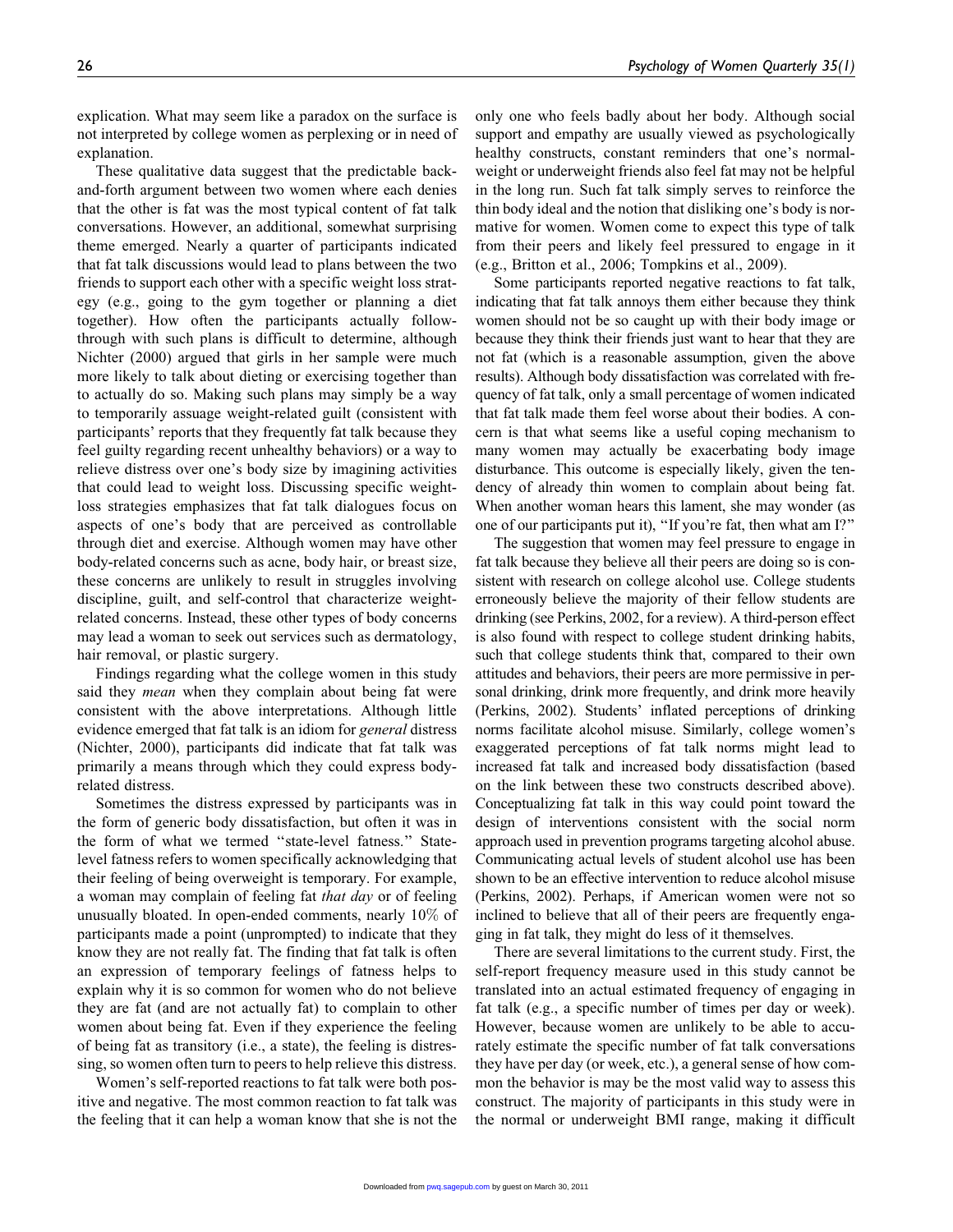to assess the frequency and correlates of fat talk among overweight college women. Additionally, the sample was relatively homogenous in terms of ethnicity. Although college women are a specific population of interest for studying phenomena related to body image, research on the topic would benefit from the inclusion of more diverse samples of women (in terms of age, weight, and other demographic variables such as socioeconomic status and ethnicity). There is currently little data exploring how such demographic variables may interact with fat talk, though a recent survey of adults in the United States suggested that the frequency of fat talk was relatively low in adult populations and decreased with age (Martz, Petroff, Curtin, & Bazzini, 2009).

We especially encourage future mixed-method research examining fat talk content and frequency in ethnically diverse samples of women. Some research suggests that Mexican American and Spanish women are at less risk for developing body image disturbance than European American women (Warren, Gleaves, Cepeda-Benito, del Carmen Fernandez, & Rodriguez-Ruiz, 2005). Likewise, the majority of studies comparing Black and White women have found that Black women have a more positive body image than White women (Abrams, Allen, & Gray, 1993; Barry & Grilo, 2002; Jefferson & Stake, 2009). However, a recent meta-analysis of ethnicity and body image challenges the idea that there are large or consistent differences in body dissatisfaction between White and non-White women (Grabe & Hyde, 2006; see Sabik, Cole, & Ward, 2010, for an examination of the complexity of the role of ethnic identity in body image). Understanding women's fat talk frequency and content might better explain how the similarities and differences in body dissatisfaction among ethnicities are both created and expressed.

The qualitative data presented here evidenced high interrater reliability, and the repetition of certain themes (e.g., denial, reassurance, and alleviation of body-focused distress) among the codes for the different questions supports the validity of these categories. Nonetheless, research on fat talk could benefit from a more standard definition of the construct along with a validated self-report measure of its frequency (see Clark, Murnen, & Smolak, 2010, for initial work on the quantitative assessment of this construct). Such a measure could facilitate future quantitative research examining the potential for fat talk to have positive effects, such as inspiring college women to engage in healthy behaviors (e.g., going to the gym or eating healthier). This proactive response to fat talk may be specific to the college cohort because it was not mentioned among the girls in the previously cited ethnographic research. Questions about how and when such healthy behavior may lapse into eating disordered behavior (e.g., purging and extreme dietary restriction) are also important to consider.

Overall, results of the current study suggest that fat talk is quite common among college women. Women appear to believe that complaining about one's body size with peers can relieve distress associated with body dissatisfaction.

However, our findings suggest that such talk is associated with *greater* body dissatisfaction and thin-ideal internalization. These relationships, combined with women's belief that fat talk is highly common among their peers, suggest that fat talk is a powerful social norm, reflecting and potentially exacerbating body image disturbance. Finally, these results serve as a reminder that for most women, fat talk is not about being fat, but rather about feeling fat.

#### Author Note

This article is based on the first author's senior honors thesis completed at Northwestern University. Thanks to Elyssa Katz for her assistance with coding qualitative data.

### Declaration of Conflicting Interests

The author(s) declared no potential conflicts of interests with respect to the authorship and/or publication of this article.

#### Funding

The author(s) disclosed receipt of the following financial support for the research and/or authorship of this article: Weinberg College of Arts and Sciences Undergraduate Research Grant from Northwestern University.

#### **References**

- Abrams, K. K., Allen, L. R., & Gray, J. J. (1993). Disordered eating attitudes and behaviors, psychological adjustment, and ethnic identity: A comparison of Black and White female college students. International Journal of Eating Disorders, 14, 49–57.
- Barry, D. T., & Grilo, C. M. (2002). Eating and body image disturbances in adolescent psychiatric inpatients: Gender and ethnicity patterns. International Journal of Eating Disorders, 32, 335–343.
- Britton, L., Martz, D., Bazzini, D., Curtin, L., & LeaShomb, A. (2006). Fat talk and self presentation of body image: Is there a social norm for women to self-degrade? Body Image, 3, 247–254.
- Calogero, R. M., Herbozo, S., & Thompson, J. K. (2009). Complimentary weightism: The potential costs of appearance-related commentary for women's self-objectification. Psychology of Women Quarterly, 33, 120–132.
- Carr, D., & Friedman, M. A. (2005). Is obesity stigmatizing? Body weight, perceived discrimination, and psychological well-being in the United States. Journal of Health and Social Behavior, 36, 244–259.
- Cash, T. F., & Fleming, E. C. (2002). The impact of body-image experiences: Development of the body image quality of life inventory. International Journal of Eating Disorders, 31, 455–460.
- Centers for Disease Control and Prevention. (2009). Healthy weight it's not a diet, it's a lifestyle! Retrieved from http://www.cdc.gov/ healthyweight/assessing/bmi/adult \_bmi/index.html
- Clark, P. M., Murnen, S. K., & Smolak, L. (2010). Development and psychometric evaluation of a quantitative measure of ''fat talk.'' Body Image, 7, 1–7.